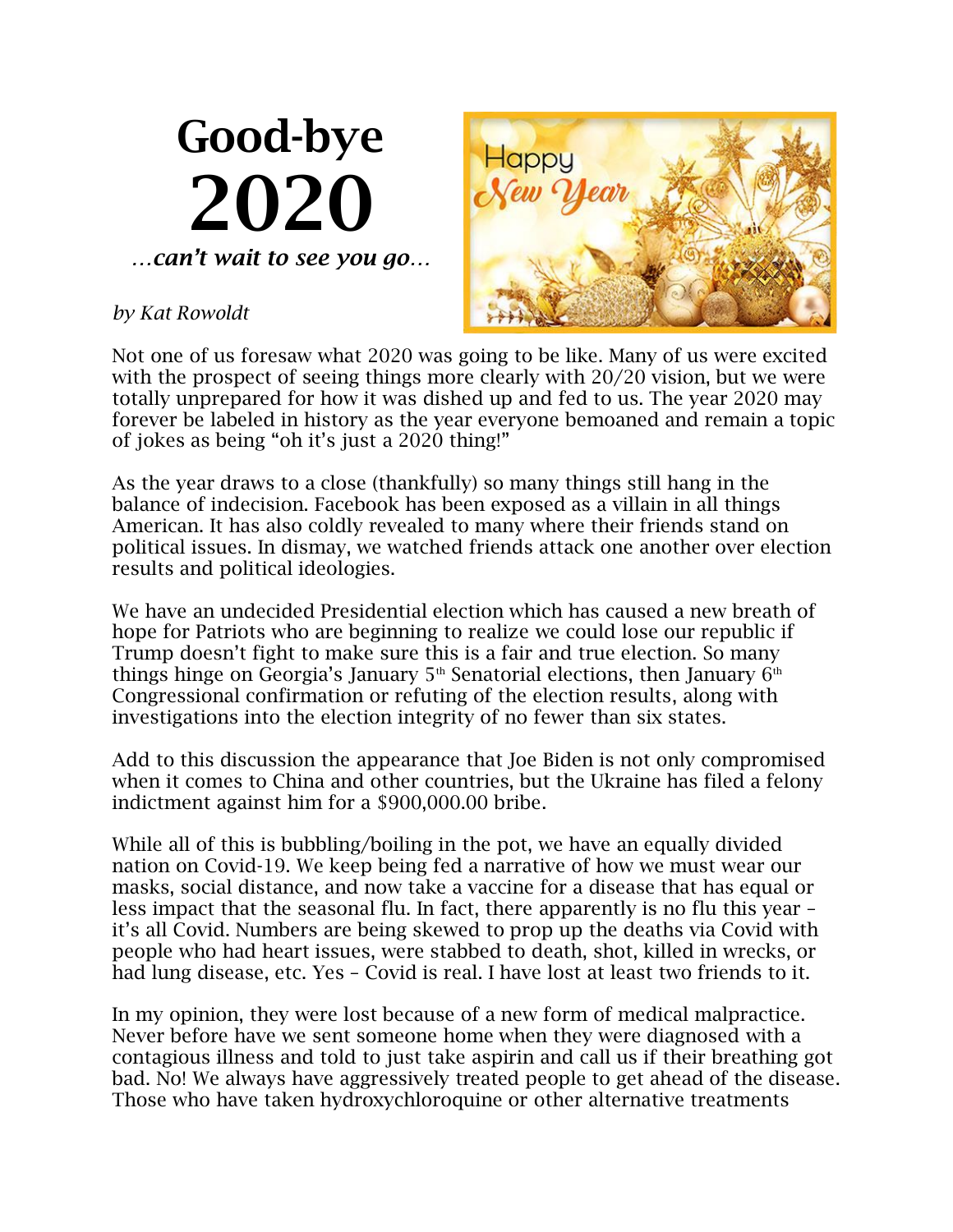where they could get it, totally recovered in swift order, including my family members. Many have taken HCQ as a prophylactic. Another question: since when have we quarantined the healthy instead of the sick? This entire episode doesn't make sense except as a study in crowd/population control!

Remember – first they told us not to wear masks because they didn't work. Now they are mandating them – and they still don't work. 80% of those diagnosed are people who wore masks all the time, the other 20% are predominantly those who have been sheltering at home and contracted it through family spread.

Statistically we know 99.7% survive Covid. What are the numbers supposed to improve to with the vaccine? What will the reaction be if the survival numbers drop? Then we have substantial questions about the vaccine, including many who work in that field who are choosing not to take it. They are bravely speaking out to alert the public. Many have lost their jobs, been doxed, and worse. They are reporting females could end up sterilized or have difficulty reproducing. There is also the issue of altering a person's DNA. Plus, now it's being revealed the fact that aborted baby parts are often used in vaccines. The public has lost faith in this industry.

While most anti-maskers (beyond those who have medical issues with wearing one) are protesting them on Constitutional grounds, the general public is being encouraged to shame them. Really???!!! The next layer of voiding our personal rights will be the demand to show proof you were vaccinated in order to fly, attend events (EventBrite). There is even chatter that in days to come proof of vaccination could be necessary to get food, money, gas, etc. Not a good direction. That is total loss of freedom. That is communism, Marxism, where you have no personal say in what happens to you. You are at the mercy of your government.

In the midst of all this chaos and so much more, there has been a nationwide revival beginning to emerge. While many Christian organizations have been holding prayer rallies and marches from their state capitols to the Capitol in D.C., one group has been traveling from one contested state to the next holding prayer rallies. In addition, they are holding daily prayer conference calls. I have heard they have a following of around half a million followers now and growing. God has not forgotten us, and it appears we are remembering we need God.

America is the only country in the world that was founded on Christian principles and for religious freedom. It's the only one that was dedicated from the beginning to God. God is not through with America. I truly believe He is going to cause our nation to rise above all of this chaos and restore us to the godly foundation it was birthed upon.